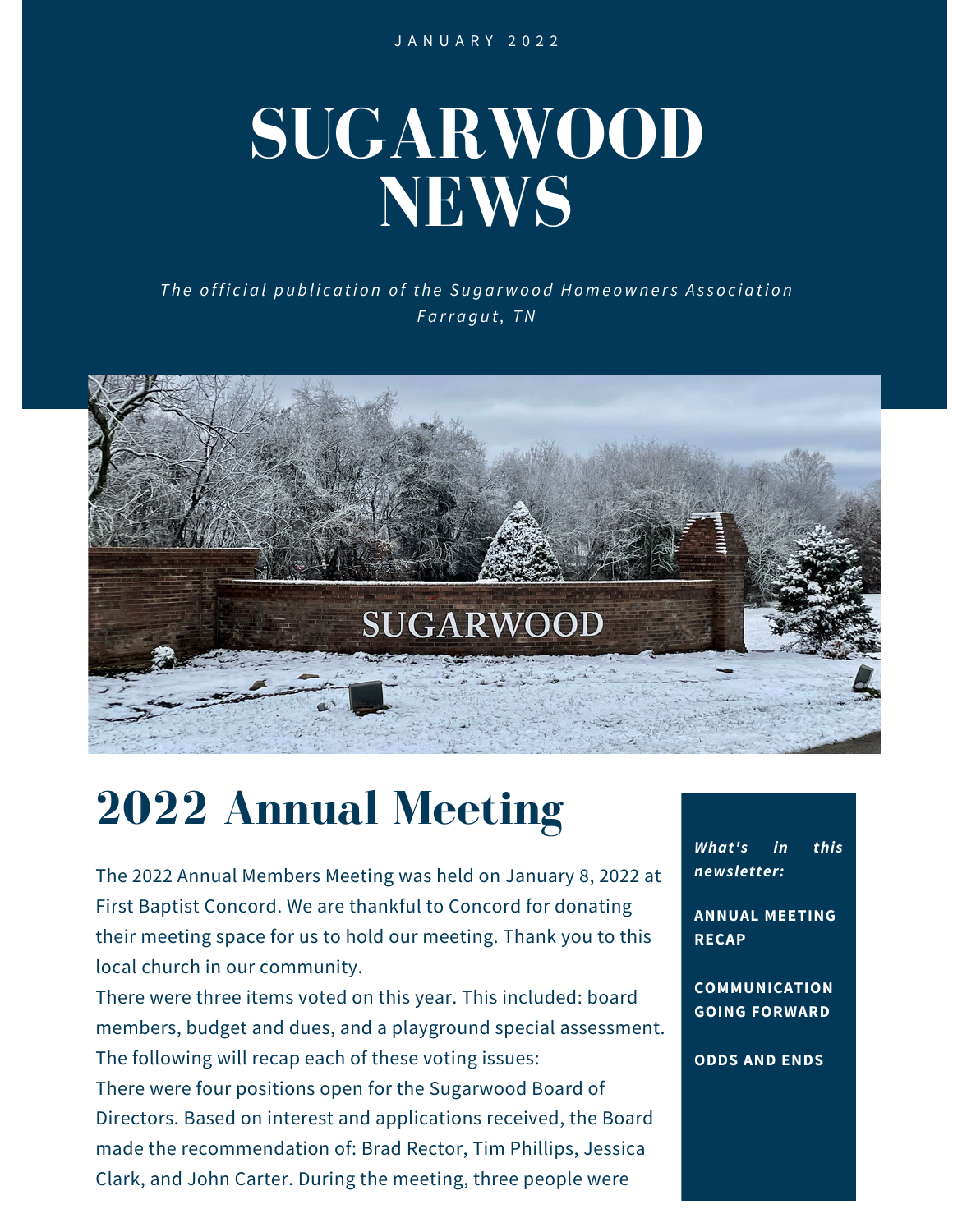nominated from the floor: Michelle Boze, Ken Gross, and Scott Milliken. A preliminary tally of unofficial results were announced at the meeting with John Carter, Brad Rector, Tim Phillips, and Ken Gross having the top four total votes. As is done each year, an audit of the ballots and proxies was conducted. Upon three separate recounts of the ballots and proxies performed by three different individuals, it was determined that Jessica Clark had more votes than Ken Gross. In light of the recount result and the announcement at the annual meeting, the Board proposed to also add Ken to the Board. But, because that would have required amendments to the Bylaws, Ken declined the offer. Thank you to each of the nominees. Your interest in Sugarwood makes this a great place to live. The second voting item was the 2022 budget and dues. The majority of the votes cast disapproved the budget and dues. The proposed budget included an increase in dues from \$325 to \$450 annually. This was discussed at length during the meeting. The increase was to cover expenses related to capital asset repair, maintenance, and operating expenses. The Board will review and propose a revised budget based on the feedback received at the annual meeting in an effort to balance the overall needs of the neighborhood. After the Board completes its review and proposes a revised budget, the SHA will announce a special members meeting to present the revised budget and dues for another vote sometime in March or April 2022. The third voting item was a neighborhood playground to be funded by special assessment, which was not approved.

### **Communication**

In an effort to improve means of communication between our neighbors, we are working on making some changes. Firstly, our website is currently undergoing new development. The website will be the primary means of attaining communication about our neighborhood. We will also continue to utilize email. Please go to the website [sugarwood.org](http://sugarwood.org/) and sign up to receive email communication. This will be the easiest way to be sure we

#### **NEXT BOARD MEETING:**

**FEBRUARY 7**

**MARCH 14**

**APRIL 11**